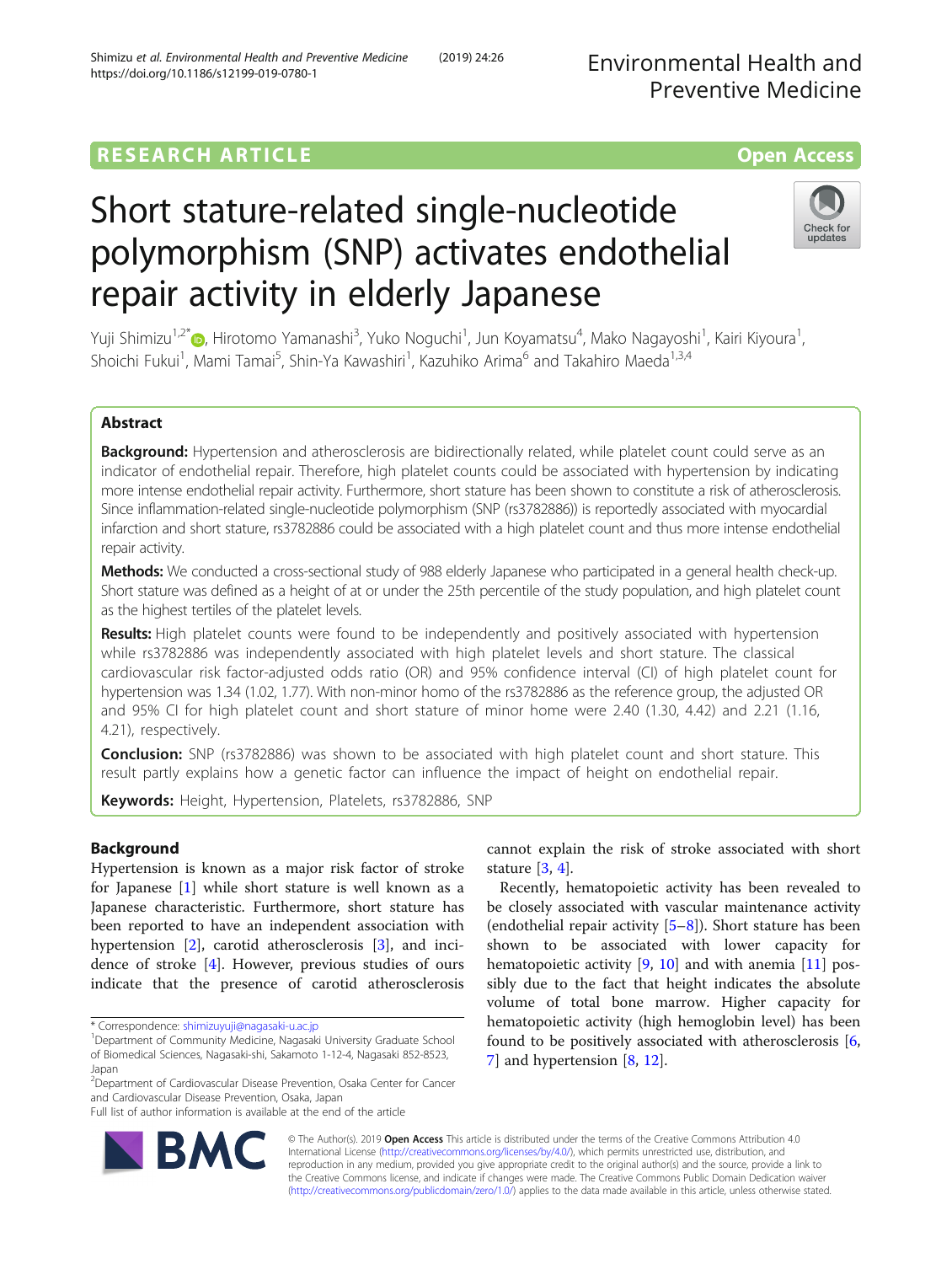Those studies raise issues emerging from paradoxical findings for short stature as a risk for anemia, hypertension, carotid atherosclerosis, and incidence of stroke.

Since atherosclerosis results from aggressive endothelial repair, the findings of these studies indicate that the risk of stroke in people with short stature might be associated with low endothelial repair activity (low hematopoietic activity).

Single-nucleotide polymorphism (SNP) (rs3782886) in breast cancer suppressor BRCA1-related associated protein (BRAP) is reportedly associated with risk of myocardial infarction [[13\]](#page-6-0), while SNP (rs3782886) is also found to be associated with short stature in a previous study by us [\[14\]](#page-6-0). Another study reported that BRAP activates inflammatory cascades and increases the risk of carotid atherosclerosis [\[15](#page-6-0)] but is not associated with risk of stroke [[16\]](#page-6-0). Although an SNP (rs3782886) could be associated with carotid atherosclerosis, these studies indicate that it might also have a beneficial effect on stroke prevention by inducing endothelial repair in participants with short stature; otherwise, these participants would have high risks of hypertension [[2\]](#page-6-0), carotid atherosclerosis [\[3\]](#page-6-0), and stroke [\[4](#page-6-0)].

Furthermore, platelet is known to contribute to endothelial repair [\[17](#page-6-0)]. We previously showed that platelet levels were positively associated with hypertension [[18](#page-7-0)] and that platelet count could serve as an indicator of vascular repair (endothelial repair and developing atherosclerosis) [[19](#page-7-0)]. Since the association between hypertension and atherosclerosis (increased arterial stiffness) is bidirectional [[20](#page-7-0)–[22](#page-7-0)], high platelet levels, which are associated with hypertension, can be expected to reflect a higher activity of endothelial repair.

Since height is inversely associated with platelet count in elderly men [[23](#page-7-0)], clarification of the relationship of SNP (rs3782886) with short stature and high platelet counts, which are in turn associated with hypertension, should provide us with an efficient tool to clarify the underlying mechanism of the effect of height on endothelial repair.

We therefore hypothesized that hypertension is positively associated with a high platelet count, thus indicating active endothelial repair. Moreover, that SNP (rs3782886) is also associated with a high platelet count and short stature since it plays an important role in the activation of endothelial repair in participants with short stature.

To elucidate those associations, we conducted a cross-sectional study of 988 elderly Japanese participants aged 60–89 years who participated in a general health check-up in 2014 and 2015.

## Methods

# Study population

The total number of residents of Goto City aged 60–89 in 2015 was 16,176, based on an estimate by the National Institute of Population and Social Security Research in March 2013 [\[24\]](#page-7-0).

The study population comprised 992 Japanese elderly residents aged 60–89 years from the rural communities of the Goto Islands in western Japan, who underwent annual medical check-ups in 2014 and 2015 as recommended by the Japanese government.

Participants without SNP data  $(n = 3)$  and without blood pressure data  $(n = 1)$  were excluded, leaving 988 participants with a mean age of 72.6 years (standard deviation (SD), 7.3; range, 60–89) enrolled in the study.

# Data collection and laboratory measurements

Trained interviewers obtained information on medical history (lifestyle habit). Body weight and height were measured with an automatic body composition analyzer (BF-220; Tanita, Tokyo, Japan), and body mass index (BMI; kg/m<sup>2</sup>) was calculated. Systolic and diastolic blood pressure were recorded at rest. Blood samples were collected in an EDTA-2 K tube, a siliconized tube, and sodium fluoride tube. The number of platelets in samples from the EDTA-2 K tube was measured with an automated procedure at SRL, Inc. (Tokyo, Japan). Triglycerides (TG) and serum creatinine were measured enzymatically, while HDL cholesterol (HDLc) was measured with a direct method and hemoglobin A1c (HbA1c) with the latex coagulation method. Genomic DNA was extracted from 2 ml of whole peripheral blood by means of the Gene Prep Star NA-480 (Kurabo Industries Ltd., Osaka, Japan) and typed for SNP rs3782886 (BRAP on chromosome 12q24.12) by using the HybProbe method with LightCycler 480 (Roche Diagnostics, Basel, Switzerland). Hypertension was defined as systolic blood pressure ≥ 140mmHg and/or diastolic blood pressure ≥ 90 mmHg. A high platelet level was defined as the highest tertile  $(≥ 22.0 × 10<sup>4</sup>/μL$  for men and  $\geq 24.2 \times 10^4/\mu L$  for women) and short stature as a height level at or under the 25th percentile of the study population  $\left($  < 158.4 cm for men and < 146.4 cm for women) as in a previous study by us [[3,](#page-6-0) [14\]](#page-6-0).

## Statistical analysis

Characteristics of the study population stratified by platelet level and SNP (rs3782886) genotype were expressed as mean ± standard deviation. A trend test was performed with analysis of variance (ANOVA) for continuous values, and chi-squared test was used for determining proportions.

Logistic regression models were also used to calculate odds ratios (ORs) and 95% confidence intervals (CIs) in order to determine the influence of platelet level on hypertension. In addition, ORs and 95% CIs were calculated by using a logistic regression model to determine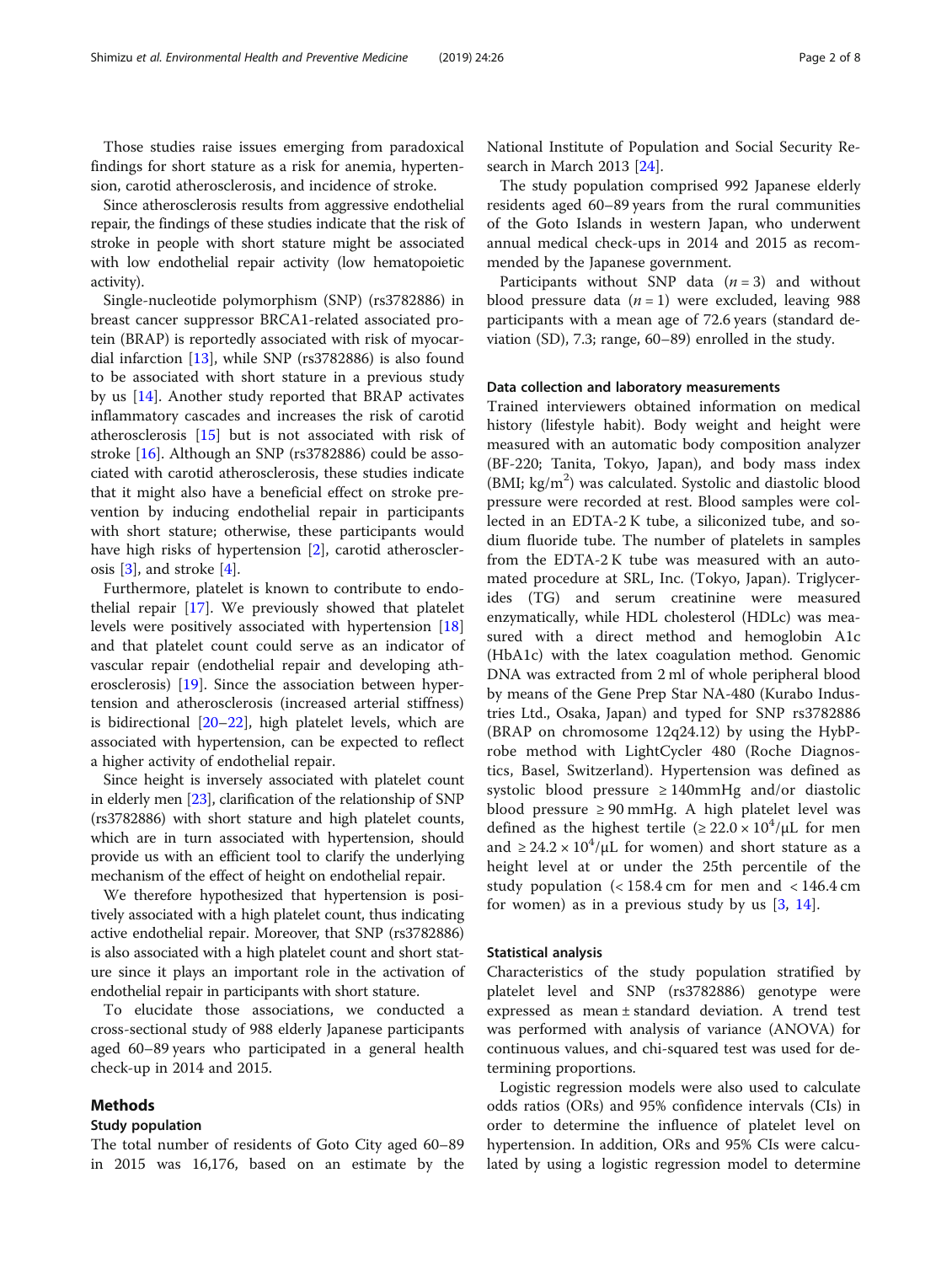the influence of SNP (rs3782886) on high platelet counts, hypertension, and short stature.

Adjustments for confounding factors were made by using two models. In the first model (model 1), adjustment was made only for age and sex. Alcohol consumption has been shown to be positively associated with height in previous studies [\[3](#page-6-0), [4,](#page-6-0) [25\]](#page-7-0), and white blood cell count to be a factor that is influenced by smoking status [[26\]](#page-7-0) while height is inversely associated with high white blood cell count [[25\]](#page-7-0). BMI could be positively associated with endothelial repair (CD34-positive cell count) [\[8](#page-6-0), [18](#page-7-0), [27](#page-7-0)–[29](#page-7-0)] while height is positively associated with CD34-positive cell count in participants with systolic hypertension [[30\]](#page-7-0). Another study reported the identification of a primary association between a genetically determined short stature and an increased risk of cardiovascular disease which may be partly explained by the association between short stature and adverse lipid profile [[31\]](#page-7-0). In one of our studies, we reported that the activity of endothelial repair (CD34-positive cells) might influence the association between blood pressure and TG [\[29](#page-7-0)] and HDLc [[28\]](#page-7-0). HbA1c has also been found to be associated with atherosclerosis [[32,](#page-7-0) [33](#page-7-0)]. All these factors are well-known classical cardiovascular risk factors. Furthermore, renal function is reportedly associated with SNP (rs3782886) [[34](#page-7-0)], endothelial repair (CD34-positive cells) [[35\]](#page-7-0), anemia [[36](#page-7-0)], and incidence of stroke [[37\]](#page-7-0). We therefore added serum creatinine as a confounding factor to the aforementioned classical cardiovascular risk factors for the present analysis. Therefore, the second model (model 2) included other, possibly confounding, factors, namely, BMI (kg/m<sup>2</sup>), (systolic blood pressure (mmHg), which was not applicable to the analysis of the associations between platelet count and hypertension nor to the associations between SNP (rs3782886) and hypertension), alcohol consumption (never-drinker, former drinker, current drinker [< 23 g/week, 23–46 g/ week,  $47-68$  g/week,  $\geq 69$  g/week]), smoking status (never-smoker, former smoker, current smoker), HDLc (mg/dL), TG (mg/dL), HbA1C (%), and serum creatinine (mg/dL).

For the sensitivity analysis, we repeated our investigations with sex-specific models.

All statistical analyses were performed with the SAS system for Windows (version 9.4; SAS Inc., Cary, NC). Values of < 0.05 were regarded as being statistically significant.

# Results

# Characteristics of study population in relation to platelet levels

Characteristics of the study population in relation to platelet levels are shown in Table 1. The current smoker group showed positive associations with platelet levels while age and serum creatinine were inversely associated with platelet levels.

# Association between platelet levels and hypertension

Table [2](#page-3-0) shows ORs and 95% CIs for hypertension in relation to platelet count. Independent of known cardiovascular risk factors, the high platelet level group showed significantly higher OR for hypertension compared with the reference group of non-high platelet levels (T1 and T2); the adjusted OR and 95% CI for hypertension was 1.34 (1.02, 1.77).

|  | Table 1 Characteristics of the study population in relation to platelet levels |  |  |  |  |
|--|--------------------------------------------------------------------------------|--|--|--|--|
|--|--------------------------------------------------------------------------------|--|--|--|--|

|                                          | Platelet levels |                 |                 | $\mathcal P$ |
|------------------------------------------|-----------------|-----------------|-----------------|--------------|
|                                          | $T1$ (low)      | T <sub>2</sub>  | T3 (high)       |              |
| No. of participants                      | 332             | 327             | 329             |              |
| Age, years                               | $73.6 \pm 7.1$  | $72.4 \pm 7.3$  | $71.6 \pm 7.4$  | 0.003        |
| Gender of men, %                         | 37.0            | 37.6            | 37.4            | 0.989        |
| Body mass index (BMI), kg/m <sup>2</sup> | $23.1 \pm 3.6$  | $23.3 \pm 3.1$  | $23.2 \pm 3.2$  | 0.776        |
| Systolic blood pressure, mmHg            | $139 \pm 18$    | $139 \pm 17$    | $141 \pm 19$    | 0.179        |
| Diastolic blood pressure, mmHg           | $80 \pm 11$     | $81 \pm 11$     | $82 \pm 11$     | 0.080        |
| Current drinker, %                       | 22.6            | 23.5            | 27.4            | 0.323        |
| Current smoker, %                        | 3.3             | 6.4             | 8.8             | 0.013        |
| Serum triglycerides (TG), mg/dL          | $93 \pm 54$     | $108 \pm 63$    | $106 \pm 53$    | 0.001        |
| Serum HDL cholesterol (HDLc), mg/dL      | $59 \pm 16$     | $60 \pm 18$     | $60 \pm 15$     | 0.565        |
| Hemoglobin A1c (HbA1c), %                | $5.7 \pm 0.5$   | $5.6 \pm 0.4$   | $5.8 \pm 0.6$   | 0.002        |
| Serum creatinine, mg/dL                  | $0.78 \pm 0.22$ | $0.75 \pm 0.19$ | $0.73 \pm 0.18$ | 0.003        |
| Platelets, $\times 10^4$ /µL             | $16.6 \pm 2.7$  | $21.5 \pm 1.4$  | $27.7 \pm 5.1$  | < 0.001      |

Values: mean ± standard deviation. Platelet levels for men are < 18.7 × 10<sup>4</sup>/µL for T1, 18.7–21.9 × 10<sup>4</sup>/µL for T2, and ≥ 22.0 × 10<sup>4</sup>/µL for T3, for women are < 20.3 × 10<sup>4</sup>/μL for T1, 20.3−24.1 × 10<sup>4</sup>/μL for T2, and ≥ 24.2 × 10<sup>4</sup>/μL for T3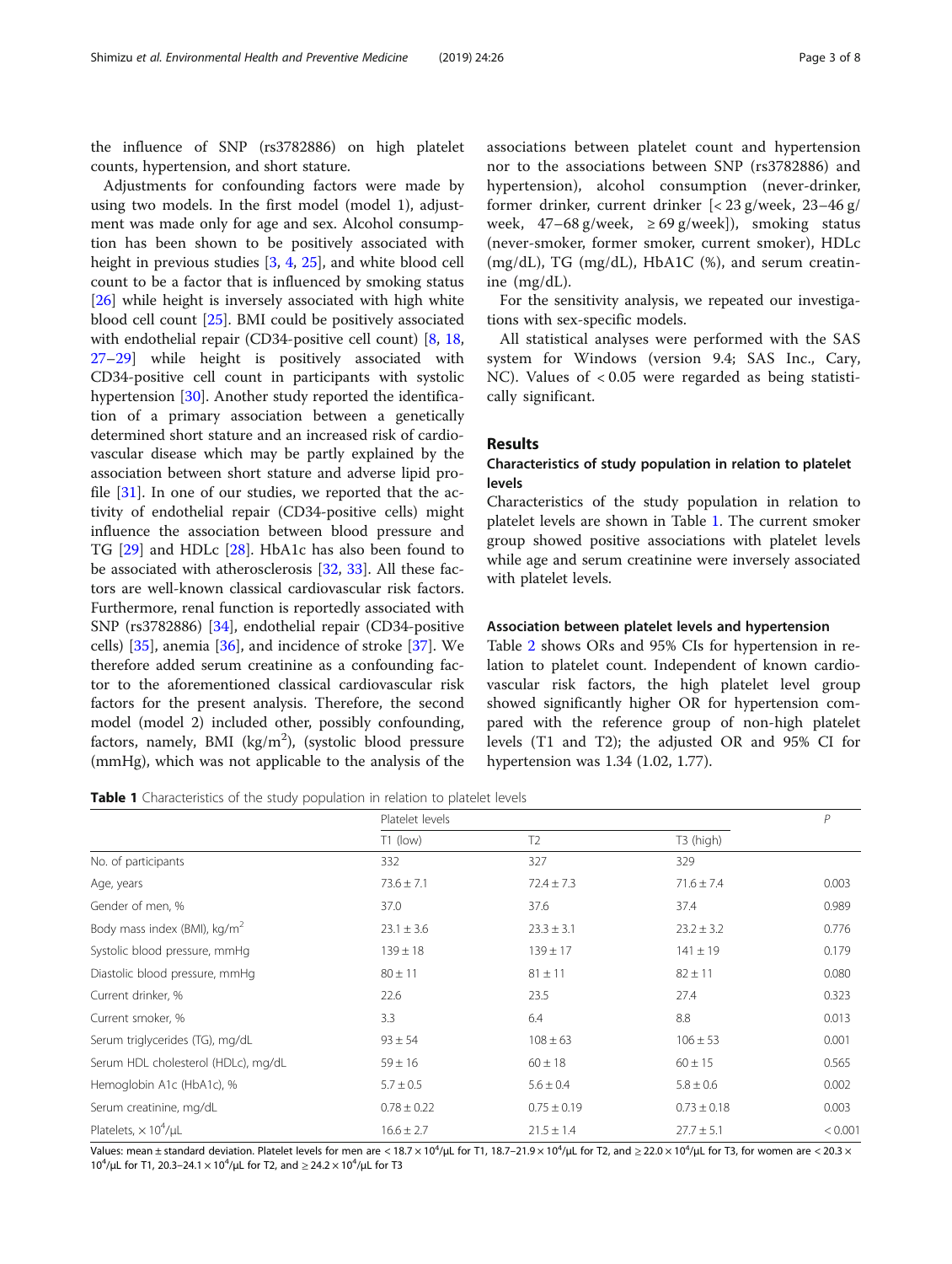<span id="page-3-0"></span>

|  |  | Table 2 Odds ratios (ORs) and 95% confidence intervals (CIs) for hypertension in relation to platelet levels |  |  |  |
|--|--|--------------------------------------------------------------------------------------------------------------|--|--|--|
|--|--|--------------------------------------------------------------------------------------------------------------|--|--|--|

|                           | Platelet levels<br>$T1$ (low)<br>T <sub>2</sub> |                   |                   | $P$ for | 1 SD increment of<br>platelet |
|---------------------------|-------------------------------------------------|-------------------|-------------------|---------|-------------------------------|
|                           |                                                 |                   | T3 (high)         | trend   |                               |
| No. at risk               | 332                                             | 327               | 329               |         |                               |
| No. of cases (percentage) | 160 (48.2)                                      | 170 (52.0)        | 185 (56.2)        |         |                               |
| Model 1                   | 1.00                                            | 1.22 (0.89, 1.66) | 1.49 (1.09, 2.04) | 0.012   | 1.16(1.02, 1.33)              |
|                           | 1.00                                            |                   | 1.35 (1.03, 1.77) | 0.029   |                               |
| Model 2                   | 1.00                                            | 1.20 (0.87, 1.64) | 1.47 (1.07, 2.03) | 0.018   | 1.15(1.01, 1.32)              |
|                           | 1.00                                            |                   | 1.34 (1.02, 1.77) | 0.036   |                               |

Model 1 adjusted only for sex and age. Model 2 further adjusted for body mass index, alcohol consumption (never-drinker, former drinker, current drinker [< 23 q/ week, 23–45 g/week, 46–68 g/week, ≥ 69 g/week]), smoking status (never-smoker, former smoker, current smoker), HDL cholesterol, triglycerides, HbA1C, and serum creatinine. Hypertension is defined as systolic blood pressure ≥ 140 mmHg and/or diastolic blood pressure ≥ 90 mmHg. Platelet levels for men are < 18.7 ×  $10^4$ /μL for T1, 18.7−21.9 × 10<sup>4</sup>/μL for T2, and ≥22.0 × 10<sup>4</sup>/μL for T3, for women are < 20.3 × 10<sup>4</sup>/μL for T1, 20.3−24.1 × 10<sup>4</sup>/μL for T2, and ≥24.2 × 10<sup>4</sup>/μL for T3. 1 standard deviation (SD) increments of platelet are 6.23  $\times$  10<sup>4</sup>/µL for men and 5.26  $\times$  10<sup>4</sup>/µL for women

# Characteristics of the study population by genotype of SNPs (rs3782886)

Characteristics of the study population by genotype of SNPs (rs3782886) are shown in Table 3. Of the 988 elderly Japanese participants, 609 were major homogeneous (A/ A), 332 were heterogeneous (A/G), and 47 were minor homogeneous (G/G). This SNP was in Hardy-Weinberg equilibrium. Current drinker was inversely significantly associated with minor allele frequency (G) while platelet level showed a significantly positive association.

# Associations between rs3782886 genotype and high platelet levels

Table [4](#page-4-0) shows the associations between genotype and high platelet levels. For model 1 with major homogeneity (A/A) as the reference group, no significant association was observed for heterogeneity (A/G), while a significant association was observed for minor homogeneity (G/G). When we made further adjustment for other known

cardiovascular risk factors, those associations with the reference group became slightly stronger and the statistical value became significant for heterogeneity.

# Associations between the rs3782886 genotype and short stature

Table [5](#page-4-0) shows the associations between genotype and short stature. With major homogeneity (A/A) as the reference group, no significant association was observed for heterogeneity  $(A/G)$ , while a significant association was observed for minor homogeneity (G/G). However, a comparison of the two categories non-minor homogeneity and minor homogeneity showed a significant association.

# Associations between rs3782886 genotype and hypertension

No significant associations between genotype and hypertension were observed (Table [6](#page-5-0)).

Table 3 Characteristics of the study population by genotype of rs3782886

|                                          | rs3782886        |                   |                  | $\overline{P}$ |
|------------------------------------------|------------------|-------------------|------------------|----------------|
|                                          | Major homo (A/A) | Hetero type (A/G) | Minor homo (G/G) |                |
| No. of participants                      | 609              | 332               | 47               |                |
| Age, years                               | $72.1 \pm 7.2$   | $73.2 \pm 7.4$    | $72.8 \pm 7.1$   | 0.089          |
| Gender of men, %                         | 36.3             | 40.1              | 31.9             | 0.382          |
| Body mass index (BMI), kg/m <sup>2</sup> | $23.1 \pm 3.2$   | $23.4 \pm 3.5$    | $23.0 \pm 3.3$   | 0.274          |
| Systolic blood pressure, mmHq            | $140 \pm 18$     | $140 \pm 18$      | $139 \pm 19$     | 0.990          |
| Diastolic blood pressure, mmHg           | $82 \pm 11$      | $80 \pm 11$       | $81 \pm 11$      | 0.134          |
| Current drinker, %                       | 32.7             | 13.0              | 0.0              | < 0.001        |
| Current smoker, %                        | 7.2              | 4.8               | 2.1              | 0.171          |
| Serum triglycerides (TG), mg/dL          | $102 \pm 60$     | $103 \pm 53$      | $100 \pm 39$     | 0.941          |
| Serum HDL cholesterol (HDLc), mg/dL      | $61 \pm 17$      | $58 \pm 15$       | $60 \pm 18$      | 0.066          |
| Hemoglobin A1c (HbA1c), %                | $5.7 \pm 0.5$    | $5.7 \pm 0.5$     | $5.7 \pm 0.6$    | 0.722          |
| Serum creatinine, mg/dL                  | $0.75 \pm 0.20$  | $0.77 \pm 0.19$   | $0.75 \pm 0.20$  | 0.149          |
| Platelets, $\times 10^4$ / $\mu$ L       | $21.5 \pm 4.9$   | $22.4 \pm 6.9$    | $23.2 \pm 4.9$   | 0.019          |

Values: mean ± standard deviation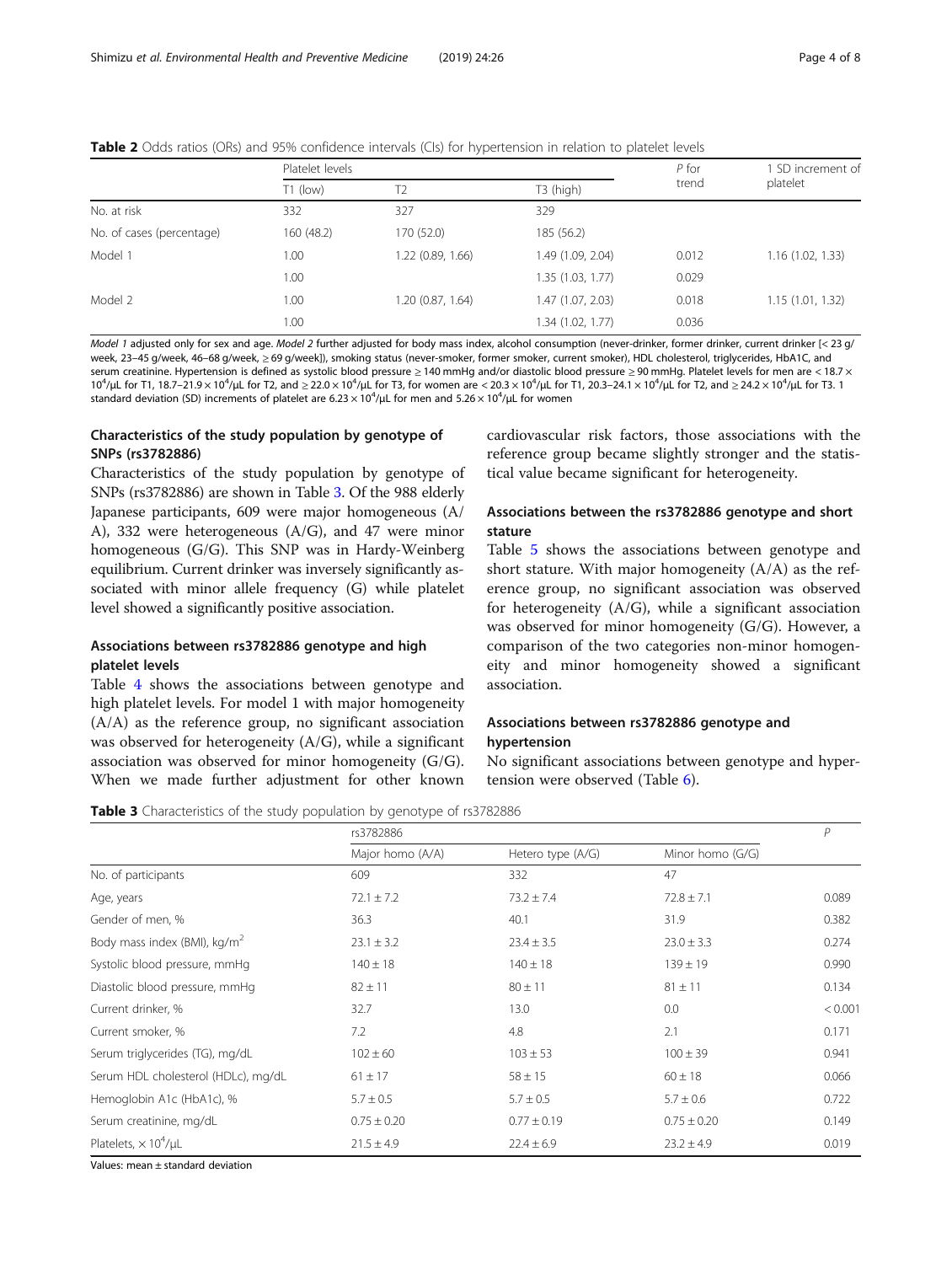<span id="page-4-0"></span>

|  |  |  |  |  |  |  | Table 4 Odds ratios (ORs) and 95% confidence intervals (Cls) for high platelet in relation to rs3782886 genotype |
|--|--|--|--|--|--|--|------------------------------------------------------------------------------------------------------------------|
|--|--|--|--|--|--|--|------------------------------------------------------------------------------------------------------------------|

|                           | rs3782886        |                   |                   | $P$ for |
|---------------------------|------------------|-------------------|-------------------|---------|
|                           | Non-minor homo   |                   | Minor homo        | trend   |
|                           | Major homo (A/A) | Hetero (A/G)      | (G/G)             |         |
| No. at risk               | 609              | 332               | 47                |         |
| No. of cases (percentage) | 186 (30.5)       | 119 (35.8)        | 24(51.1)          |         |
| Model 1                   | 1.00             | 1.31 (0.99, 1.74) | 2.44 (1.34, 4.45) | 0.002   |
|                           | 1.00             |                   | 2.21 (1.22, 3.99) | 0.009   |
| Model 2                   | 1.00             | 1.49 (1.10, 2.01) | 2.86 (1.52, 5.37) | < 0.001 |
|                           | 1.00             |                   | 2.40 (1.30, 4.42) | 0.005   |

Model 1 adjusted only for sex and age. Model 2 further adjusted for body mass index, systolic blood pressure, alcohol consumption (never-drinker, former drinker, current drinker [< 23 g/week, 23–45 g/week, 46–68 g/week, ≥ 69 g/week]), smoking status (never-smoker, former smoker, current smoker), HDL cholesterol, triglycerides, HbA1C, and serum creatinine. The high platelet level is defined as the highest tertiles of platelets levels (≥ 22.0 ×  $10^4$ /µL for men and ≥ 24.2 × 10 $^4$ /µL for women)

The sensitivity analysis showed similar associations to those obtained for the main results.

# Discussion

The major findings of the present study with elderly Japanese participants are that a high platelet level is positively associated with hypertension for elderly Japanese participants and that inflammation-related SNP (rs3782886) is significantly associated with a high platelet level and short stature.

Recently, platelets have been revealed to play a major role in inflammation, as well as to be important as an initial activator for the development of atherosclerotic lesions [[38](#page-7-0)]. Even though development of atherosclerosis is only one aspect of endothelial repair, the association between hypertension and endothelial dysfunction (atherosclerosis) is bidirectional: hypertension induces increased arterial stiffness and vice versa [[20](#page-7-0)–[22\]](#page-7-0). Since our study presented here discovered a significant positive association between high platelet levels and hypertension, the former can be assumed to indicate a greater level of endothelial repair activity. In one of our previous studies, a high platelet count was found to be positively associated with hypertension in elderly men [[18\]](#page-7-0). We also found that platelet levels are positively associated with carotid intima-media thickness (CIMT) in elderly hypertensive men [[18](#page-7-0), [19\]](#page-7-0). Those findings also support our hypothesis that a high platelet count is likely to indicate a higher level of endothelial repair activity. In addition, SNP (rs3782886) is known to be located in the BRAP gene on chromosome 12q24 and that a higher expression of the BRAP minor allele is associated with an increased risk of atherosclerosis by heightening the degree of inflammation through activation of the NF-κB protein [\[15](#page-6-0), [39\]](#page-7-0). Since activation of the NF-κB pathway also could promote platelet activation protein [\[40\]](#page-7-0), our finding that SNP (rs3782886) is significantly associated with high platelet levels is likely to indicate that the genetic factor might influence the level of endothelial repair activity.

Furthermore, short stature has been shown to constitute an inflammatory risk for elderly Japanese men as shown by a high white blood cell count [\[25](#page-7-0)]. Moreover, SNPs (rs3782886) were shown to be associated with short stature in a previous study by us [\[14](#page-6-0)]. SNPs (rs3782886) were also found to be significantly

Table 5 Odds ratios (ORs) and 95% confidence intervals (CIs) for short stature in relation to rs3782886 genotype

| rs3782886        |                   |                   | $P$ for |
|------------------|-------------------|-------------------|---------|
| Non-minor homo   |                   | Minor homo        | trend   |
| Major homo (A/A) | Hetero (A/G)      |                   |         |
| 609              | 332               | 47                |         |
| 132 (21.7)       | 94 (28.3)         | 19 (40.4)         |         |
| 1.00             | 1.32 (0.96, 1.83) | 2.55 (1.33, 4.89) | 0.004   |
| 1.00             |                   | 2.30 (1.21, 4.36) | 0.011   |
| 1.00             | 1.33 (0.94, 1.87) | 2.51 (1.29, 4.89) | 0.006   |
| 1.00             |                   | 2.21(1.16, 4.21)  | 0.016   |
|                  |                   |                   | (G/G)   |

Model 1 adjusted only for sex and age. Model 2 further adjusted for body mass index, systolic blood pressure, alcohol consumption (never-drinker, former drinker, current drinker [< 23 g/week, 23–45 g/week, 46–68 g/week, ≥ 69 g/week]), smoking status (never-smoker, former smoker, current smoker), HDL cholesterol, triglycerides, HbA1C, and serum creatinine. Short stature is defined as a height level at or under the 25th percentile of the study population (< 158.4 cm for men and

< 146.4 cm for women)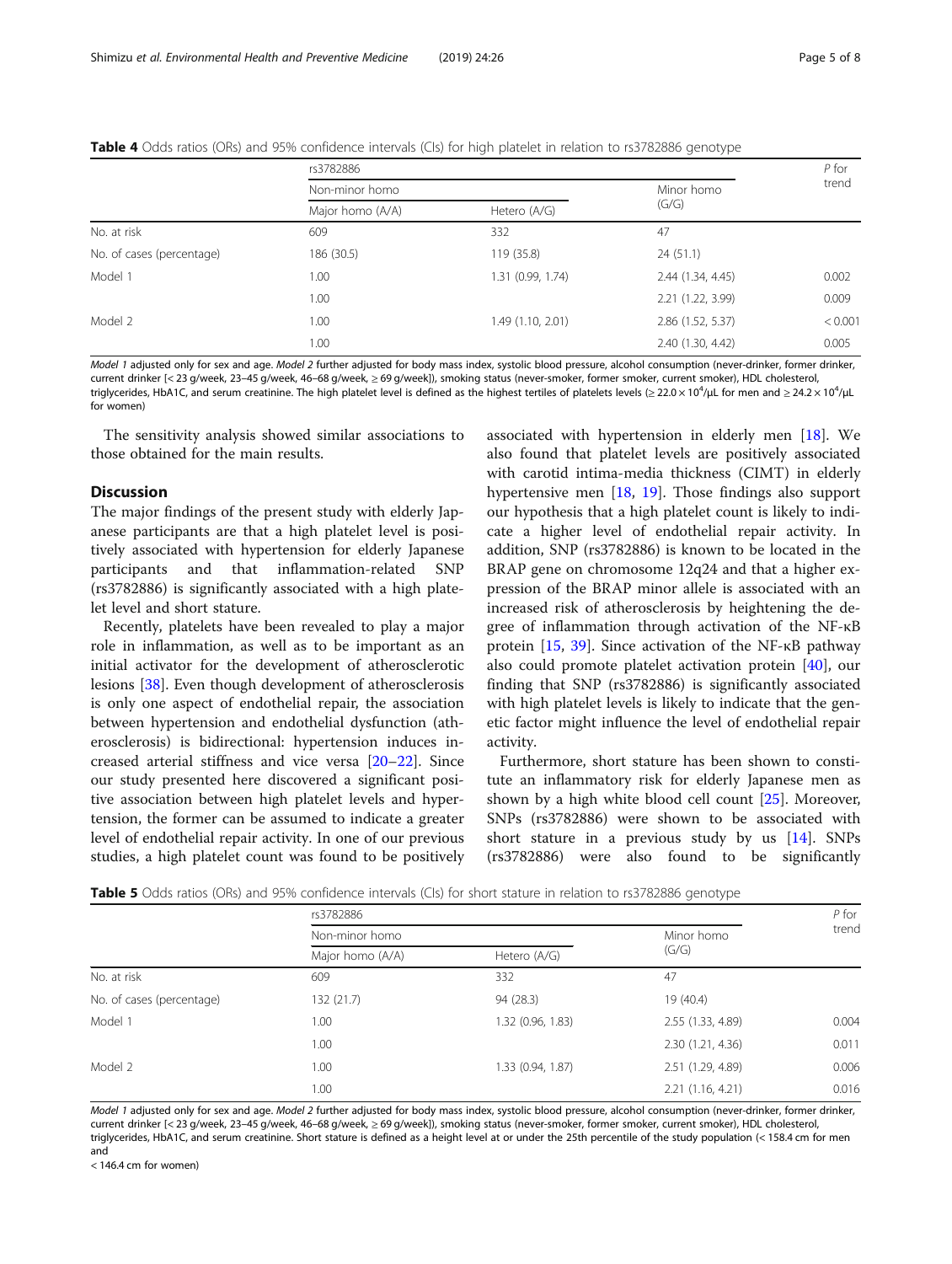<span id="page-5-0"></span>

|  |  | Table 6 Odds ratios (ORs) and 95% confidence intervals (Cls) for hypertension in relation to rs3782886 genotype |
|--|--|-----------------------------------------------------------------------------------------------------------------|
|  |  |                                                                                                                 |

|                           | rs3782886        |                  |                   | $P$ for |
|---------------------------|------------------|------------------|-------------------|---------|
|                           | Non-minor homo   |                  |                   | trend   |
|                           | Major homo (A/A) | Hetero (A/G)     | (G/G)             |         |
| No. at risk               | 609              | 332              | 47                |         |
| No. of cases (percentage) | 320 (52.5)       | 170 (51.2)       | 25(53.2)          |         |
| Model 1                   | 1.00             | 0.91(0.70, 1.20) | 1.00 (0.55, 1.82) | 0.652   |
|                           | 1.00             |                  | 1.03 (0.57, 1.87) | 0.912   |
| Model 2                   | 1.00             | 0.93(0.70, 1.23) | 1.05 (0.57, 1.93) | 0.324   |
|                           | 1.00             |                  | 1.08 (0.60, 1.98) | 0.791   |

Model 1 adjusted only for sex and age. Model 2 further adjusted for body mass index, alcohol consumption (never-drinker, former drinker, current drinker [< 23 g/ week, 23–45 g/week, 46–68 g/week, ≥ 69 g/week]), smoking status (never-smoker, former smoker, current smoker), HDL cholesterol, triglycerides, HbA1C, and serum creatinine. Hypertension is defined as systolic blood pressure ≥ 140 mmHg and/or diastolic blood pressure ≥ 90 mmHg

associated with a high platelet count and short stature in the current study, indicating that the genetic factor may at least partly influence the risk of inflammatory changes which induce endothelial repair in participants with short stature. Another study by us of elderly men also supports the notion of this mechanism. In this study, we showed that platelet level is positively associated with CIMT and circulating endothelial progenitor cells (CD34-positive cells) while height is inversely associated with platelet count for participants with high hemoglobin levels [\[23\]](#page-7-0).

The inverse association between height and hypertension which is reported in a Chinese study [\[2](#page-6-0)] is probably due to a reduced anti-oxidative stress capacity [\[20](#page-7-0), [21](#page-7-0), [41\]](#page-7-0) since short stature is associated with lower hematopoiesis activity [[9](#page-6-0), [10](#page-6-0)] and higher risk of anemia [[11\]](#page-6-0). Lower endothelial repair capacity which is a characteristic of short stature [[23,](#page-7-0) [30\]](#page-7-0) also might induce hypertension because of its reduced ability to compensate for blockage of the blood flow. Moreover, hypertension is a well-known major risk factor for stroke in Japanese [\[1](#page-6-0)] who are known to be characterized by short stature and low BMI. Since we reported in a previous study that height was inversely associated with the incidence of stroke only in participants with low BMI  $\left( < 23 \text{ kg/m}^2 \right)$ [[4\]](#page-6-0), and that carotid atherosclerosis was inversely associated with height only in participants with high BMI ( $\ge$  $25 \text{ kg/m}^2$ ) [[3\]](#page-6-0), carotid atherosclerosis alone could not explain the risk of stroke for Japanese with short stature. In fact, reduced capability for endothelial repair [\[23,](#page-7-0) [30](#page-7-0)] and hypertension [\[2](#page-6-0)] characteristic of short stature might perform an important role in the incidence of stroke for participants with short stature. Since BRAP is reportedly associated with atherosclerosis [\[15](#page-6-0)] but not associated with stroke  $[16]$  and SNPs (rs3782886) are associated with short stature [\[14](#page-6-0)], SNP (rs3782886) might perform an import function for the prevention of stroke for participants with short stature by stimulating endothelial repair. In the present study, even though SNP (rs3782886) was found to be associated with a high

platelet count, which is related to hypertension, no significant association between SNP (rs3782886) and hypertension was observed, which partly supports the aforementioned mechanisms because adequate endothelial maintenance was performed predominantly for normal body weight participants. To clarify those mechanisms, further study is needed with a larger population which makes it possible to perform a BMI status-specific analysis of the relationship between SNP (rs3782886) and hypertension.

From the anthropological point of view, an extensive presence of SNP (rs3782886) should have some beneficial effects on life activities rather than disadvantages. Even though SNP (rs3782886) is reportedly associated with myocardial infarction  $[13]$  $[13]$ , the findings presented here indicate that the beneficial effect of SNP (rs3782886) is a high endothelial repair activity among participants with short stature whose endothelial repair activity is low  $[9, 10, 23]$  $[9, 10, 23]$  $[9, 10, 23]$  $[9, 10, 23]$  $[9, 10, 23]$  $[9, 10, 23]$  $[9, 10, 23]$ .

The present findings are efficient for clarifying the mechanism underlying the association between height and endothelial repair as they indicate that genetic factors could at least partly influence this association. In addition, the present findings also clarify the reason why the extensive presence of inflammatory disadvantage-associated SNP (rs3782886) [\[13,](#page-6-0) [15\]](#page-6-0) could be established among the general Japanese population.

Possible limitations of this study warrant consideration. First, because creatinine clearance data were not available and estimated glomerular filtration rate (GFR) is not an effective tool for evaluating kidney function for a comparison of associations with various body heights [[3,](#page-6-0) [4,](#page-6-0) [9,](#page-6-0) [10,](#page-6-0) [25,](#page-7-0) [42\]](#page-7-0), we could not perform an analysis adjusted for accurate renal function. However, our study showed that associations, such as between high platelet and hypertension, SNPs (rs3782886) and high platelet level, and SNPs (rs3782886) and short stature, remained significant even after adjustment for serum creatinine. Second, because this was a cross-sectional study, causal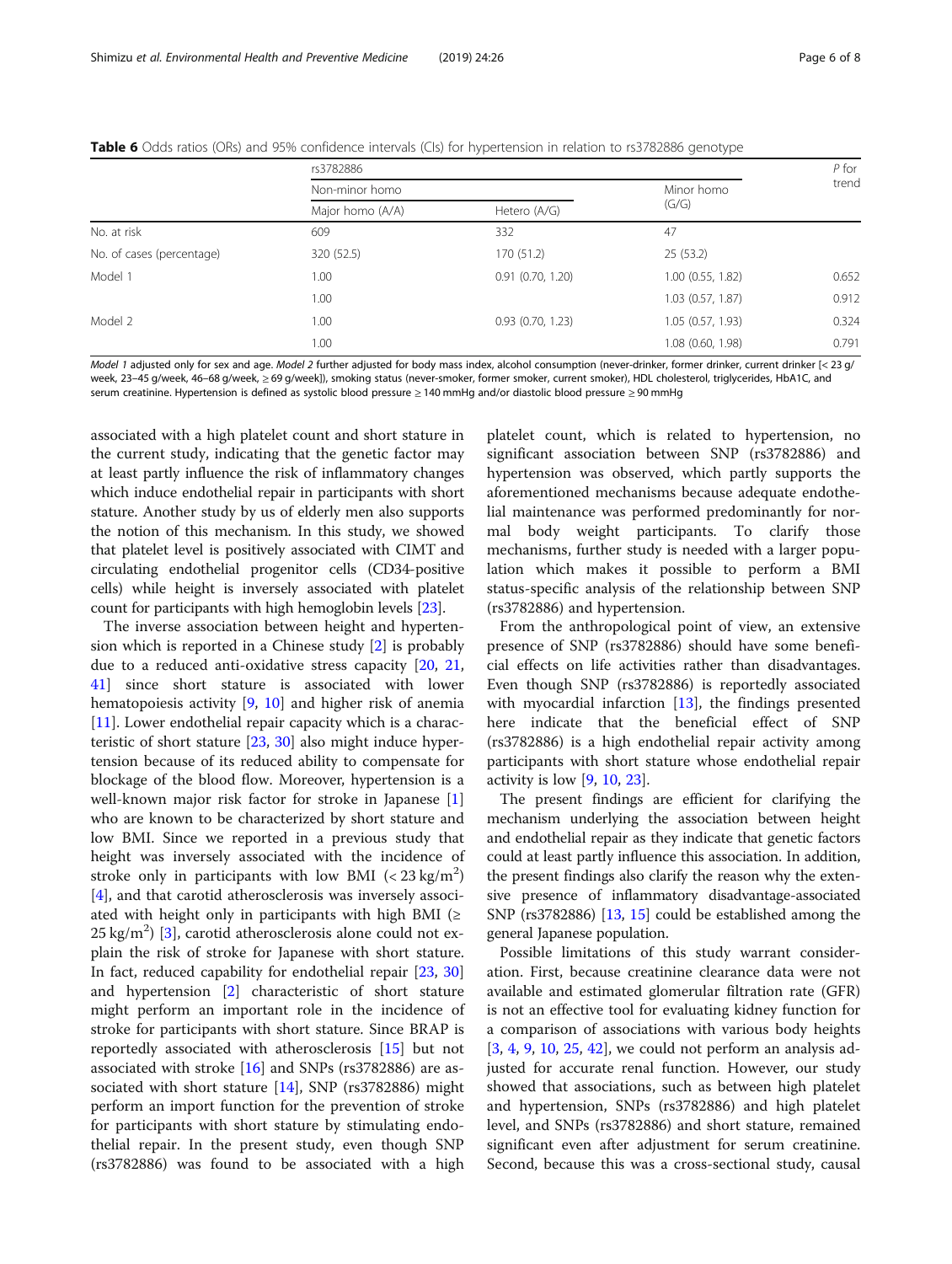<span id="page-6-0"></span>relationships were not able to be established. Furthermore, because our study used elderly Japanese who participated in a general health check-up, selection bias arising from this kind of study is unavoidable.

# Conclusion

In conclusion, there is a significant and positive association between high platelet count and hypertension, and SNPs (rs3782886) were shown to be associated with high platelet count and short stature. These results partly explain how a genetic factor can influence the impact of height on endothelial repair.

#### Abbreviations

ANOVA: Analysis of variance; BMI: Body mass index; BRAP: BRCA1-related associated protein; CI: Confidence interval; CIMT: Carotid intima-media thickness; GFR: Glomerular filtration rate; HbA1c: Hemoglobin A1c; HDLc: HDL cholesterol; OR: Odds ratio; SD: Standard deviation; SNP: Single-nucleotide polymorphism; TG: Triglycerides

#### Acknowledgements

We are grateful to staff from Goto City Hall for their outstanding support.

#### Funding

This study was supported by Grants-in-Aids for Scientific Research from the Japan Society for the Promotion of Sciences (No.18 K06448, No.17H03740).

#### Availability of data and materials

The datasets generated during and/or analyzed during the current study are not publicly available due to ethical consideration but are available from the corresponding author on reasonable request.

#### Authors' contributions

YS designed the study and performed the statistical analyses, interpreted the data, and drafted the manuscript or revised it. YS, HY, YN, JK, MN, SF, MT, S-YK, and KA assisted with the design of the study, were involved in the data collection, and checked the manuscript. HY, S-YK, and TM participated in the study concept and checked the manuscript. TM was the general coordinator and also designed the study. All authors read and approved the final manuscript.

#### Ethics approval and consent to participate

All procedures performed in studies involving human participants were in accordance with the ethical standards of the institution research committee and with the 1964 Helsinki declaration and its later amendments for comparable ethical standards. The Ethics Committee for Human Use of Nagasaki University obtained ethical approval. This study was approved by the Ethics Committee of Nagasaki University Graduate School of Biomedical Sciences (project registration number 14051404). Written consent forms were available in Japanese to ensure comprehensive understanding of the study objectives, and informed consent was provided by the participants.

#### Consent for publication

Not applicable

#### Competing interests

The authors declare that they have no competing interests.

# Publisher's Note

Springer Nature remains neutral with regard to jurisdictional claims in published maps and institutional affiliations.

#### Author details

<sup>1</sup>Department of Community Medicine, Nagasaki University Graduate School of Biomedical Sciences, Nagasaki-shi, Sakamoto 1-12-4, Nagasaki 852-8523, Japan. <sup>2</sup> Department of Cardiovascular Disease Prevention, Osaka Center for

Cancer and Cardiovascular Disease Prevention, Osaka, Japan. <sup>3</sup>Department of General Medicine, Nagasaki University Hospital, Nagasaki, Japan. <sup>4</sup>Department of Island and Community Medicine, Nagasaki University Graduate School of Biomedical Sciences, Nagasaki, Japan. <sup>5</sup>Department of Immunology and Rheumatology, Nagasaki University Graduate School of Biomedical Sciences, Nagasaki, Japan. <sup>6</sup>Department of Public Health, Nagasaki University Graduate School of Biomedical Sciences, Nagasaki, Japan.

#### Received: 3 September 2018 Accepted: 9 April 2019 Published online: 01 May 2019

#### References

- 1. Kitamura A, Yamagishi K, Imano H, Kiyama M, Cui R, Ohira T, et al; CIRCS Investigators. Impact of hypertension and subclinical organ damage on the incidence of cardiovascular disease among Japanese residents at the population and individual levels - The Circulatory Risk in Communities Study (CIRCS). Circ J. 2017;81(7):1022–8.
- 2. Song L, Shen L, Li H, Liu B, Zheng X, Liang Y, et al. Height and prevalence of hypertension in a middle-aged and older Chinese population. Sci Rep. 2016;6:39480.
- 3. Shimizu Y, Nakazato M, Sekita T, Kadota K, Arima K, Yamasaki H, et al. Relationship between adult height and body weight and risk of carotid atherosclerosis assessed in terms of carotid intima-media thickness: the Nagasaki Islands study. J Physiol Anthropol. 2013;32:19.
- 4. Shimizu Y, Imano H, Ohira T, Kitamura A, Kiyama M, Okada T, et al; CIRCS Investigators. Adult height and body mass index in relation to risk of total stroke and its subtypes: the circulatory risk in communities study. J Stroke Cerebrovasc Dis. 2014;23(4):667–74.
- 5. Shi Q, Rafii S, Wu MH, Wijelath ES, Yu C, Ishida A, et al. Evidence for circulating bone marrow-derived endothelial cells. Blood. 1998;92(2):362–7.
- 6. Shimizu Y, Kadota K, Nakazato M, Noguchi Y, Koyamatsu J, Yamanashi H, et al. Hemoglobin as a possible biochemical index of hypertension-induced vascular damage. J Physiol Anthropol. 2016;35:4.
- 7. Shimizu Y, Nakazato M, Sekita T, Kadota K, Yamasaki H, Takamura N, et al. Association between hemoglobin levels and arterial stiffness for general Japanese population in relation to body mass index status: the Nagasaki Islands study. Geriatr Gerontol Int. 2014;14(4):811–8.
- 8. Shimizu Y, Sato S, Koyamatsu J, Yamanashi H, Nagayoshi M, Kadota K, et al. Possible mechanism underlying the association between higher hemoglobin level and hypertension in older Japanese men. Geriatr Gerontol Int. 2017;17(12):2586–92.
- 9. Shimizu Y, Sato S, Koyamatsu J, Yamanashi H, Nagayoshi M, Kadota K, et al. Height indicates hematopoietic capacity in elderly Japanese men. Aging (Albany NY). 2016;8(10):2407–13.
- 10. Shimizu Y, Yamanashi H, Noguchi Y, Koyamatsu J, Nagayosi M, Kiyoura K, et al. Association between height and circulating CD34-posistive cells taken into account for the influence of enhanced production among elderly Japanese men: a cross-sectional study. Aging (Albany NY). 2019; 11(2):663–72.
- 11. Shimizu Y, Nakazato M, Sekita T, Kadota K, Miura Y, Arima K, et al. Height and drinking status in relation to risk of anemia in rural adult healthy Japanese men: the Nagasaki Islands study. Aging Male. 2015;18(2):100–5.
- 12. Shimizu Y, Nakazato M, Sekita T, Kadota K, Arima K, Yamasaki H, et al. Association between the hemoglobin levels and hypertension in relation to the BMI status in a rural Japanese population: the Nagasaki Islands Study. Intern Med. 2014;53(5):435–40.
- 13. Ozaki K, Sato H, Inoue K, Tsunoda T, Sakata Y, Mizuno H, et al. SNPs in BRAP associated with risk of myocardial infarction in Asian populations. Nat Genet. 2009;41(3):329–33.
- 14. Shimizu Y, Sato S, Noguchi Y, Koyamatsu J, Yamanashi H, Higashi M, et al. Impact of single nucleotide polymorphism on short stature and reduced tongue pressure among community-dwelling elderly Japanese participants: a cross-sectional study. Environ Health Prev Med. 2017;22(1):62.
- 15. Liao YC, Wang YS, Guo YC, Ozaki K, Tanaka T, Lin HF, et al. BRAP activates inflammatory cascades and increases the risk for carotid atherosclerosis. Mol Med. 2011;17(9–10):1065–74.
- 16. Liao YC, Lin HF, Guo YC, Chen CH, Huang ZZ, Juo SH, et al. Lack of association between a functional variant of the BRCA-1 related associated protein (BRAP) gene and ischemic stroke. BMC Med Genet. 2013;14:17.
- 17. Stellos K, Langer H, Daub K, Schoenberger T, Gauss A, Geisler T, et al. Platelet-derived stromal cell-derived factor-1 regulates adhesion and